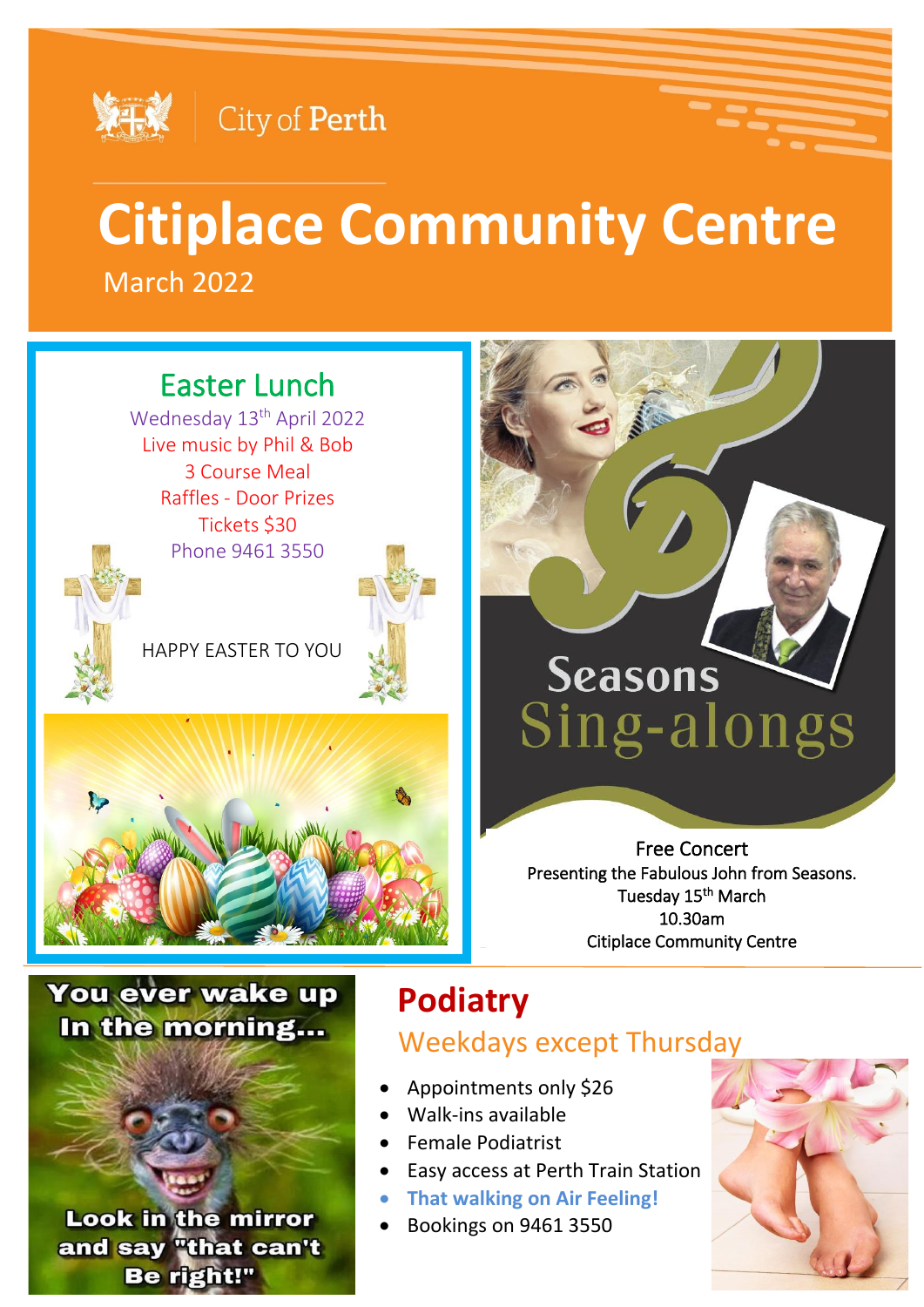### **International Food Day**

# St Patrick's Day





## **OP SHOP SALE – Closing February 28th**

Monday to Friday 9.30am to 3pm Clothing & Shoes \$1 each



### **Hairdresser Room available for lease**

Our busy Community Centre looking for a hairdresser to complement our services Phone 9461 3552 for more information.



**Tai Chi** 

Tuesday 9.30am \$5.50<br>Except 3<sup>rd</sup> Tuesday<br>of month. Except 3rd Tuesday of month.



*Citiplace Community Centre 2*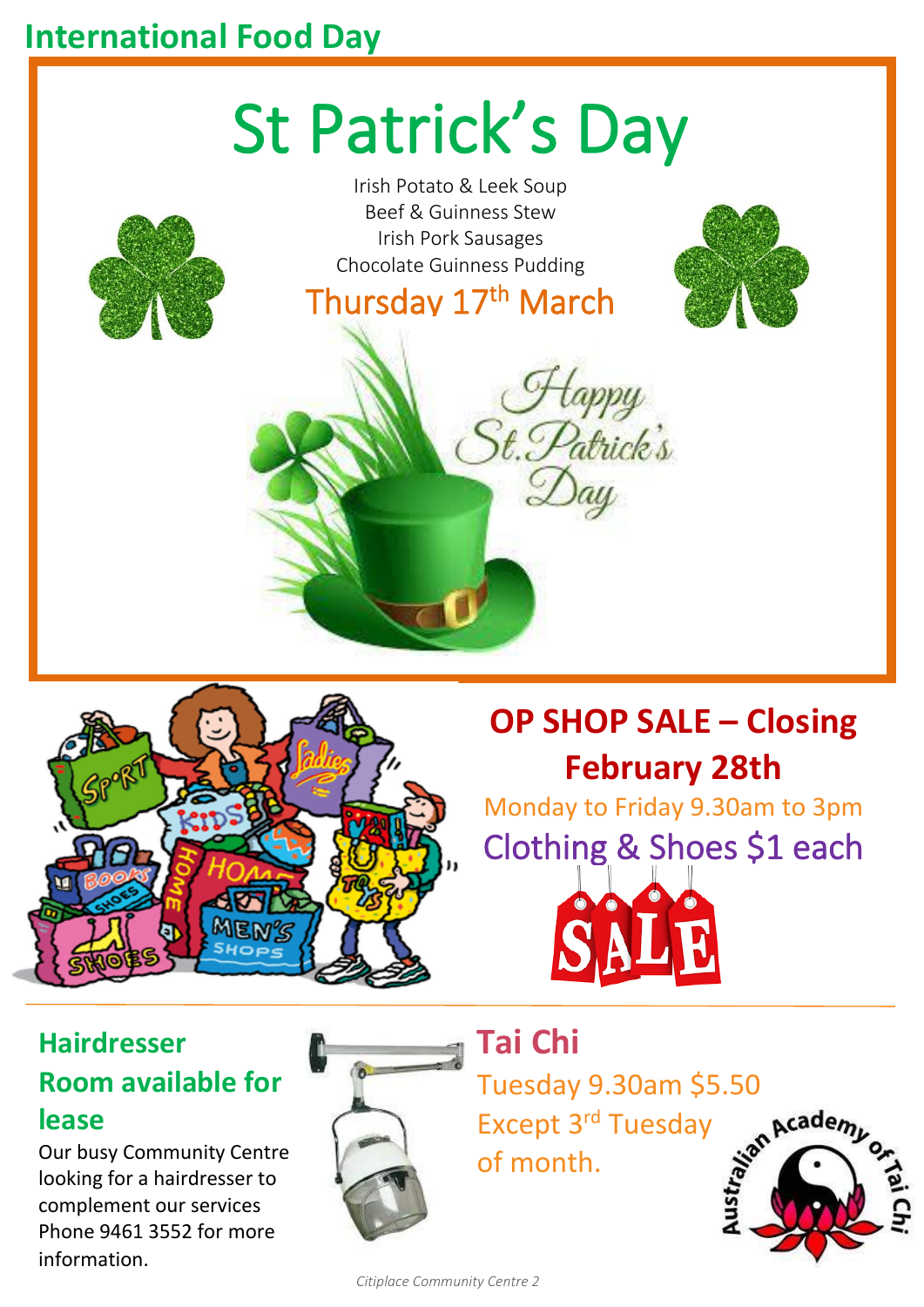# **Knitting and Crochet Group Quilting & Craft Group**



### Are you qualified to give

- Bowen Therapy
- Massage Therapy And would like to earn some income?

We are a very busy Centre at the Perth Train Station and are interested in having a therapist operate from our Centre Room hire rates are very competitive Phone Bonny on 9461 3550 for more details

Wednesday 9.30am to Midday | Friday 9.30am to Midday \$5 includes morning tea





## **Carpet Bowls**

### Monday 12pm

- Social Group
- Afternoon Tea
- Meet weekly
- \$5.00

## **Dab of Sunshine with Renee**

**Thursday 17th March 10am** 



Topic: Let's make 2022 a perfect experience

## **Volunteer Opportunities** Contact Centre 9461 3550



- Art/Drawing Instructor
- Boot Scooting Instructor
	- 9461 3550

## **Need Help with WA Service App?**

Computer teachers available to help you download the App and find your Vaccination

certificate. Phone Centre for appointment 9461 3550

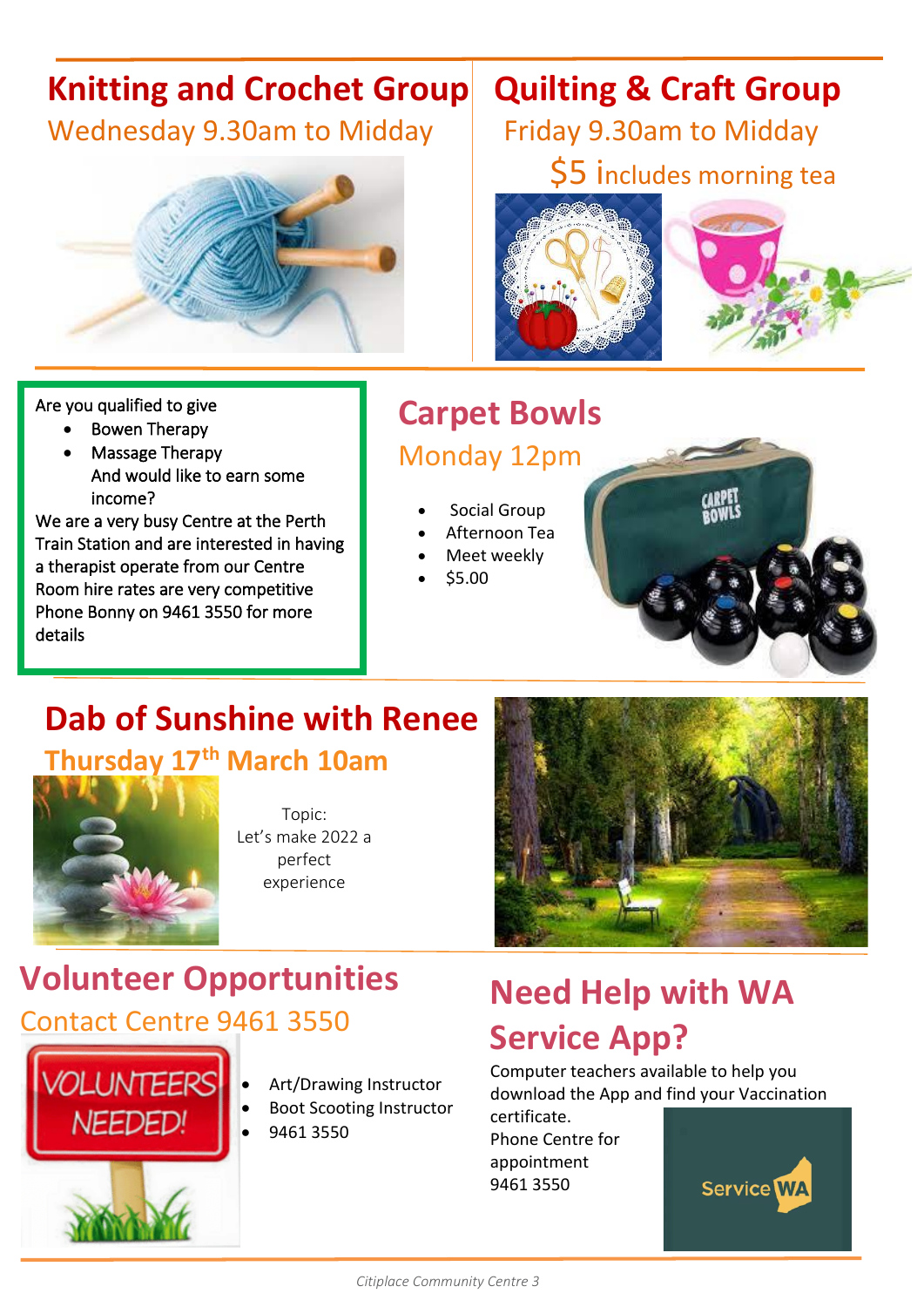## **Fitness** Monday 11am

- Large Conference Room
- \$5.50 per lesson
- No need to book
- Personal Trainer Rebecca from "Feel Your Best Fitness and Massage".

## **Yoga**  Friday 1pm

- Increased flexibility.
- Increased muscle strength and tone.
- Improved respiration, energy, and vitality.
- Cardio and circulatory health. \$5.50



## **Computer Community Centre**

- Experienced teachers.
	- One-hour lessons. \$5.00



- Small groups.
- Beginners to Advanced.
- Desktop, Laptop, iPad, iPhone, Samsung
- Excel, Word, Email, Office, Media, Word



## **Chair Yoga/Zumba** Tuesday 2pm

A Universal method for improving human life through better movement, sensation, posture and breathing. Qualified Instructor. Only \$5.50



### **Books for Sale** New titles coming in every week

Only 50 Cents each





## **Proof of Vaccination is required for Customers using**

**the below areas – please show at Reception**

Cafeteria – Yoga – Fitness - Tai Chi – Chair Yoga/Zumba







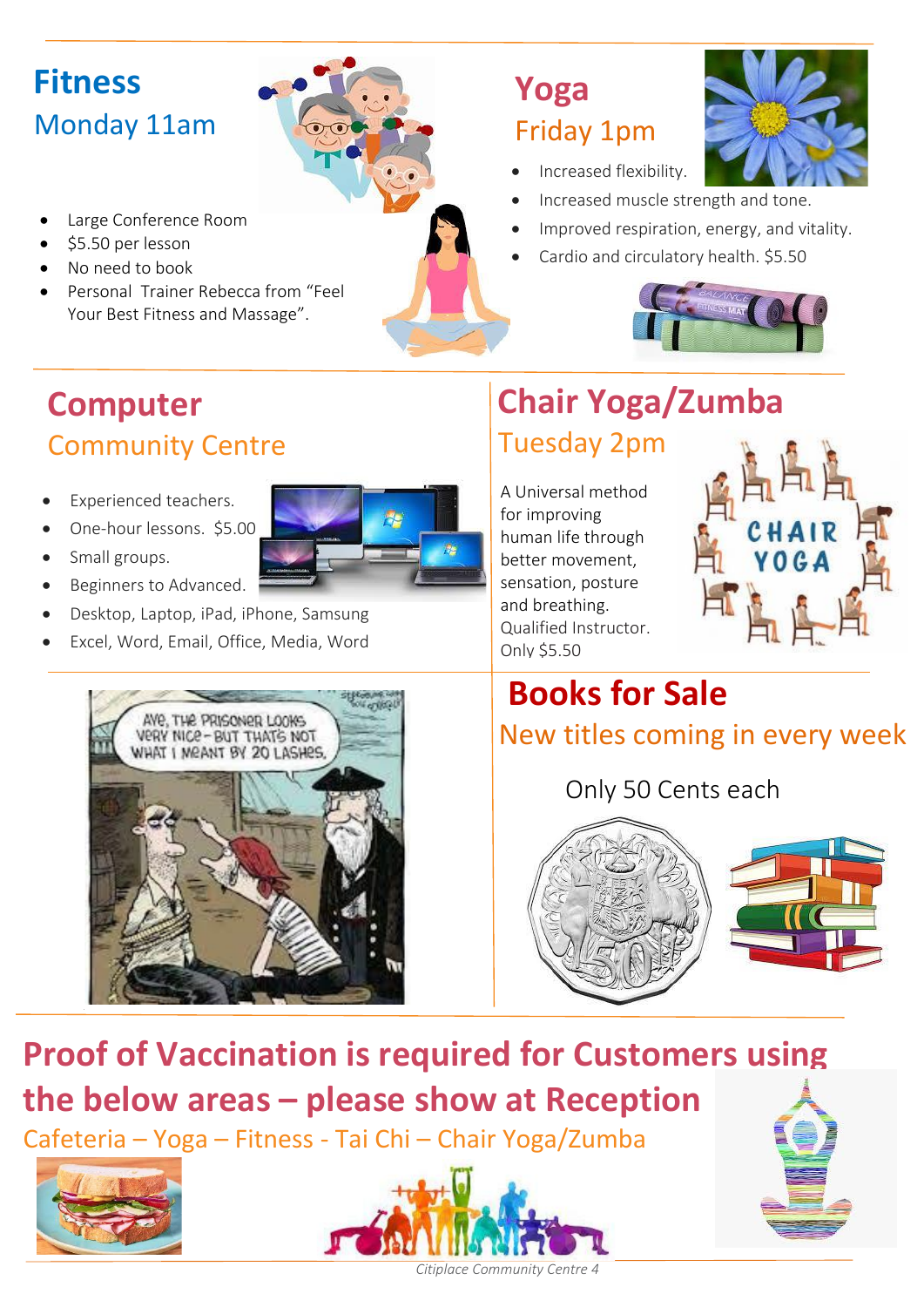### **Setting up a myGovID Account** Citiplace Community Centre

Step 1 – Setting up a myGovID account If you already have a myGovID set up, skip to Step 2 1. You will need any TWO of the following documents and access to your email. Driver's licence Medicare card Birth certificate Passport (with visa if non-Australian) Citizenship certificate Immigration Card 2. On your phone download the myGovID app 3. Open the myGovID app – select whether to allow notifications or not 4. Select Create a myGovID 5. Swipe through the four info screens, then tap on Start now 6. Accept the Terms of use 7. Enter an email address – you can use the same email address you use for myGov 8. Tap on Get code 9. Access your email and note the myGovID verification code 10. Enter the code in the myGovID app – then tap Next 11. You may be asked to use your phone's Fingerprint or Facial recognition function for added security. Accept if wished – or tap Not now 12. Enter a password according to the instructions on screen – then tap Next 13. Enter your details and tap Done – you can ignore or tap X on the warning about Covid vaccination 14. You will now need to prove your identity using TWO of the documents listed above. NOTE: the system appears to ask for a third form of ID, this is not essential, but can be entered if desired 15. Tap on the first document – e.g. Driver's licence 16. Scan your licence using your phone's camera or enter the details manually. (If there are scanning errors, either rescan or tap Edit and correct these) 17. Tick the consent box and tap Submit 18. Tap on the second document  $-e.g.$  Medicare 19. Scan your card using your phone's camera or enter the details manually. (If there are scanning errors, either rescan or tap Edit and correct these) 20. Enter your date of birth 21. Tick the consent box and tap Submit 22. Your myGovID is now set up – you will now set up your ServiceWA account Step 2 – Setting up a ServiceWA account If you already have a ServiceWA account set up, skip to Step 3 1. On your phone download the ServiceWA app 2. Open the ServiceWA app – select whether to allow notifications or not

3. Tap Next

- 4. On the Consent page scroll down and tap I agree
- 5. Tap Log in to Service WA
- 6. On the Log in screen, you will see the myGovID as the preferred option tap Log in
- 7. You will be redirected to the Digital Identity website
- 8. Under myGovID, tick Remember my choice
- 9. Tap on Select myGovID
- 10. Enter the email address used for myGovID
- 11. Tap Remember me then tap Login
- 12. You will be shown a four-digit code
- 13. Open the myGov ID app, enter the code and tap Accept
- 14. Open the ServiceWA app
- 15. On the Your consent screen scroll down tick the Yes and don't ask me again box
- 16. Tap Consent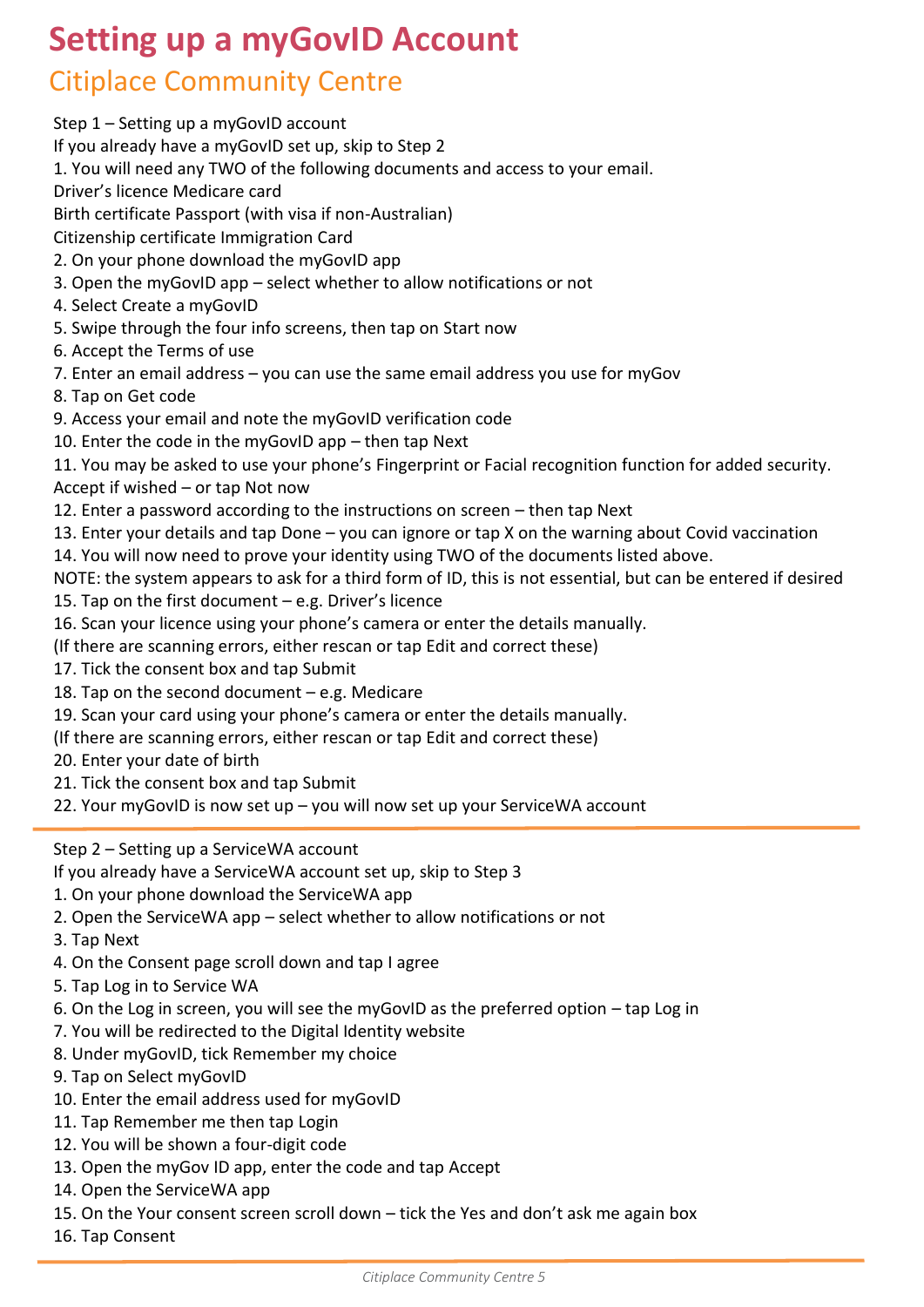- 17. Tap Consent again
- 18. Add your mobile number then tap Next
- 19. Confirm your mobile number
- 20. Enter the confirmation code and tap Next
- zo. Enter the comm<br>21. Tap Next again
- **22. Tap on Enable SafeWA**
- 23. Tap on I agree then tap Next
- 24. Scroll down and tap I agree
- 25. Tap OK to allow camera access
- 26. Your ServiceWA account is now set up you can now link your vaccination certificate
- Step 3 Linking your vaccination certificate
- 1. In the ServiceWA app, tap on Certificate
- 2. Tap on Import through your myGov account
- 3. Login to myGov if required
- 4. Tap Continue
- 5. Tap on Medicare
- 6. Tap on View proof of vaccinations<br>7. Tap on View bistory
- 7. Tap on View history
- 2. Tap on Thew Thecary<br>8. Tap on Share with check in app
- 9. Tap on Share next to ServiceWA
- 10. Tap Accept and share
- 11. Tap Next

Ī

- 12. Scroll down and tap I Agree
- 12. Scron down and tap<br>13. Tap Save Certificate
- 14. Everything should now be set up

### **How to obtain a Printed Covid-19 Proof of Vaccination** Services Australia ۱

### Contact Telephone; 1800 653 809

- Select 2 option to obtain covid19 vaccination certificate
- A person, not robot, will assist you but it may take 10 minutes to get through

### Proof of your ID

- Have your Medicare card ready to answer card number etc.
- Remember your last booster shot Dr's name, practice name and suburb
- Confirm your contact and residential address details

Once you have successfully navigated the proof of ID task the certificate will be printed and mailed to your home address. The delivery to your residence will take nominally 10 days but most probably will be longer, up to 3 weeks.

### Bonus.

You can also have a second print out of all the vaccinations you have had in the last approximately 4 years if you ask for this document.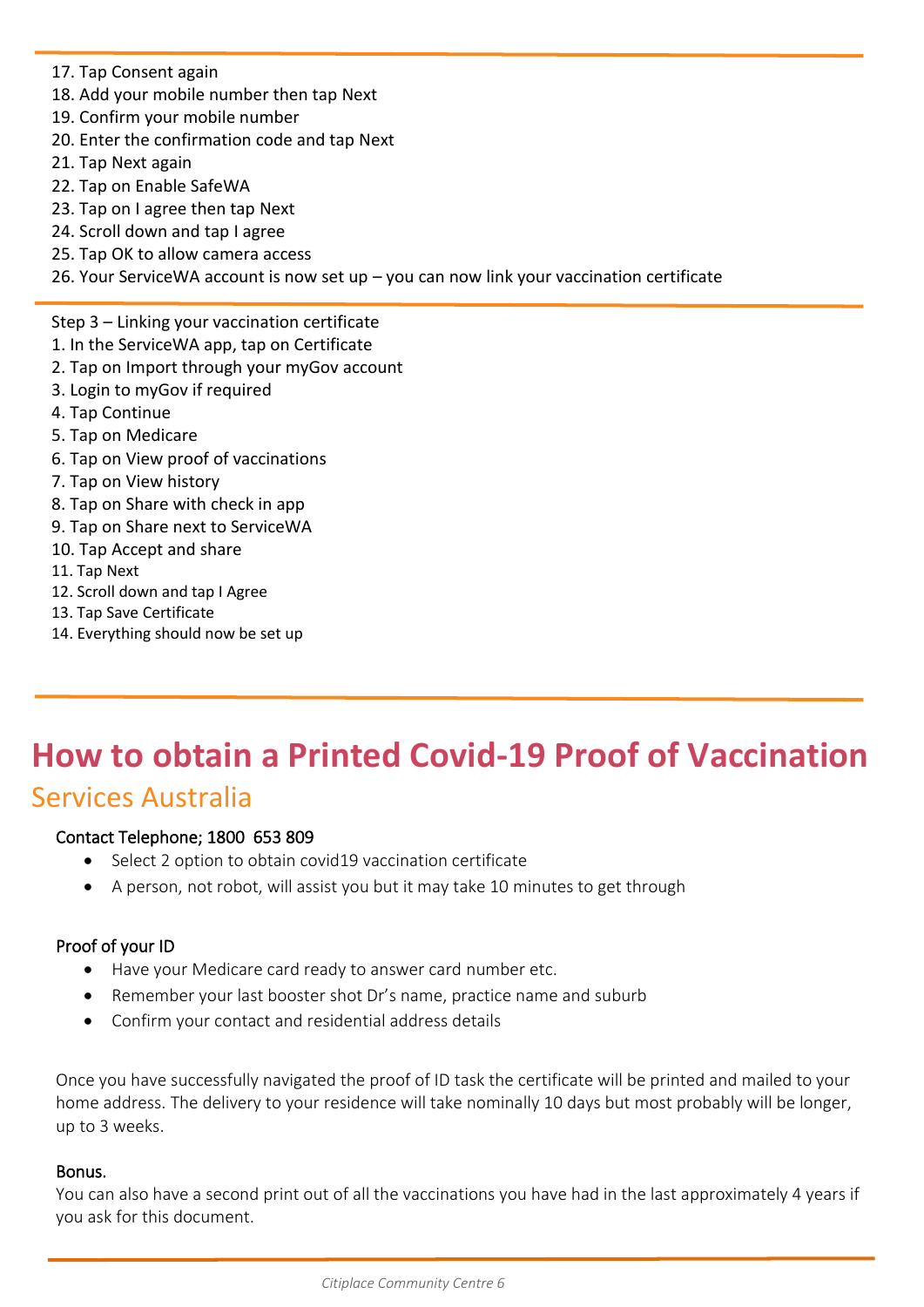### **Citiplace Community Centre** l Menu March 2022

### All main meals include Vegetables

Breakfast: 8:30am – 10am | Lunch: 11am – 1:30pm | Afternoon Tea: 1:30pm – 3pm Main meals \$8 l Soup \$3.50 l Dessert \$3 l Full Breakfast \$8 l Amazing Scones and Muffins Fresh Each Day *Vegetarian and diabetic needs catered for please ask staff*

| Day       | <b>Date</b>    | Choice of                                 |  |  |
|-----------|----------------|-------------------------------------------|--|--|
| Tuesday   | $\mathbf{1}$   | Pork Chop or Fish Mornay                  |  |  |
| Wednesday | $\overline{2}$ | Beef Rendang or Macaroni Cheese           |  |  |
| Thursday  | 3              | Roast Lamb or Chicken & Leek Pie          |  |  |
| Friday    | $\overline{4}$ | Fish & Chips or Potluck                   |  |  |
| Monday    | $\overline{7}$ | <b>PUBLIC HOLIDAY - LABOUR DAY</b>        |  |  |
| Tuesday   | 8              | Chicken Parmigiana or Lamb Curry & Rice   |  |  |
| Wednesday | 9              | Beef Stroganoff or Spinach & Feta Quiche  |  |  |
| Thursday  | 10             | Roast Pork or Pasta Bake                  |  |  |
| Friday    | 11             | Fish & Chips or Potluck                   |  |  |
| Monday    | 14             | Cottage Pie or Lamb Rissole               |  |  |
| Tuesday   | 15             | Lamb Stew & Dumpling or Chicken Kiev      |  |  |
| Wednesday | 16             | Bacon & Egg Pie or Vegetable Slice        |  |  |
| Thursday  | 17             | <b>St Patrick's Day</b>                   |  |  |
| Friday    | 18             | Fish & Chips or Potluck                   |  |  |
| Monday    | 21             | Sausages & Mash or Roast Vegetable Slice  |  |  |
| Tuesday   | 22             | Liver, Bacon & Onions or Chicken Curry    |  |  |
| Wednesday | 23             | Mongolian Lamb or Mince Pie               |  |  |
| Thursday  | 24             | Roast Chicken or Lasagna                  |  |  |
| Friday    | 25             | Fish & Chips or Potluck                   |  |  |
| Monday    | 28             | Curry Sausages or Salmon Quiche           |  |  |
| Tuesday   | 29             | Chicken Stir Fry or Meatballs & Pasta     |  |  |
| Wednesday | 30             | Vegetable Lasagna or Spaghetti Bolognaise |  |  |
| Thursday  | 31             | Meat Loaf or Fish Pie                     |  |  |



Citiplace Community Centre Open 8am - 4pm Dining Room | Open 8:30am - 3pm Op Shop Open 9.30am to 3pm Op Shop Upper Level City Station Complex, CNR Barrack and Wellington, Perth 6000 Phone: 9461 3550